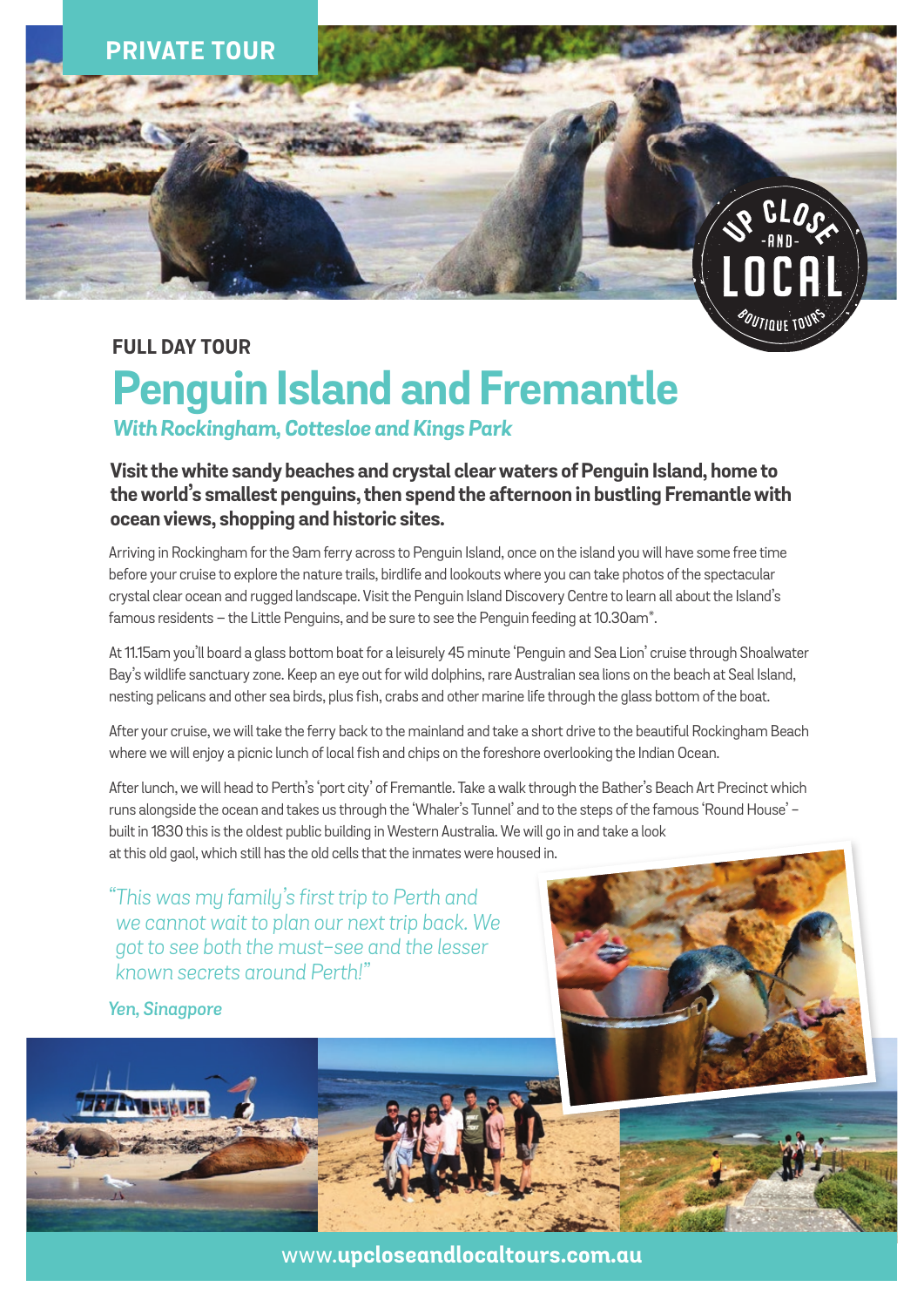# **FULL DAY TOUR Penguin Island and Fremantle**



You will also get a great view of Fremantle and the Indian Ocean from this elevated location.

We will then take a short walk through the West-End heritage precinct of the historic Fremantle township where there are many beautiful old Georgian and Victorian style buildings. The West-End includes over 250 buildings which have been heritage listed, many of which are now fully restored and converted to bustling shops, pubs, cafés, galleries and apartments. Fremantle is known as an artist's city, so there are lots of places to buy some interesting souvenirs made by local artisans. Stop in at the Fremantle Prison and take a look around the museum.

Once you have had a chance to explore the shops, you will have time to visit the famous Fremantle Markets at your leisure, where you can buy just about anything and everything! There are lots of locally made pastries and sweets, fresh fruit, vegetables, gifts, souvenirs, art, crafts and gourmet produce. *Markets open Friday to Sunday & Public Holidays.*

We will take a scenic coastal drive back to your Perth accommodation via the well-known local's beach of Cottesloe, where you can get a photo of the iconic Indiana Tea House and the afternoon sun over the Indian Ocean. To finish the day, visit King's Park - one of the largest inner city parks in the world! Get amazing views over the Swan River and Perth City and see native plants and wildflowers (when in season).

> **As this is a private tour for your group, it can be customised to suit your interests. If there is anything you would like to extend, remove or add please just let us know.**

### **optional extras for this tour:**

#### **Fremantle Prison 'Behind Bars Tour' for \$21 AUD per person**

Explore Fremantle Prison from its convict origins in the 1850s until its closure as a maximum security prison in 1991. Walk back in time through the Main Cell Block and exercise yards to view life as it was inside for convicts and prisoners alike. With a whipping post, gallows and solitary confinement cells, Fremantle Prison is a monument to a system of punishment that is uncomfortably recent (note this tour takes around 1hr 15mins).

#### **Little Creatures Brewery Tour for \$15 AUD per person**

Take a guided tour of the famous brewery and learn about all things brewing along with the story of Little Creatures. Learn about the great ingredients they use, the brewing process and finish with a guided tasting of all the beers and ciders (note this tour takes an hour and a half and is for adults 18+ only).

*\*Please note that adding an optional extra may mean less time at other places or we may need to skip something to fit it in. Please advise if you would like to add any of these and we will provide an updated proposed itinerary.* 



www.**upcloseandlocaltours.com.au**